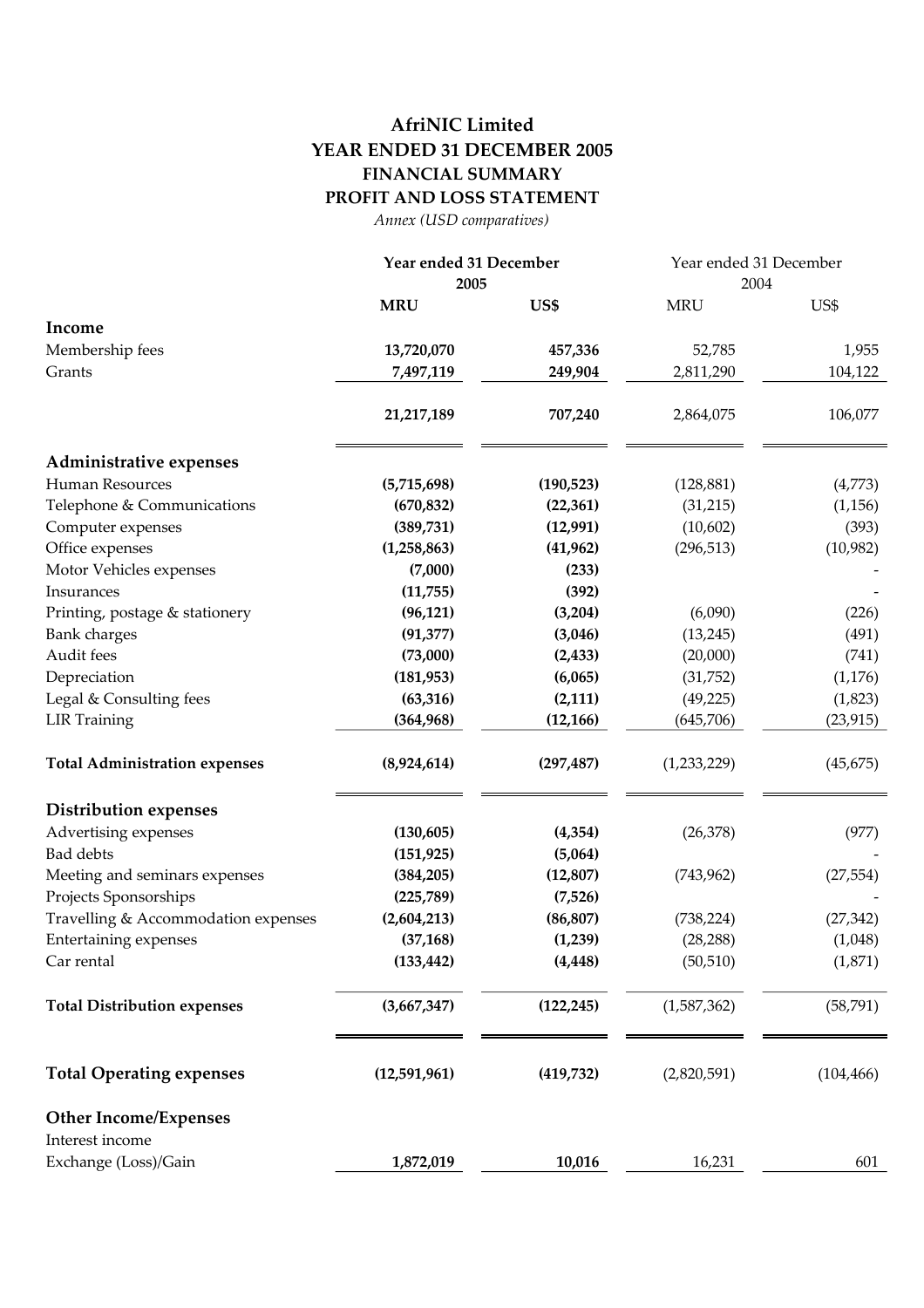| <b>Total Other Income/Expenses</b> | 1,872,019  | 10,016  | 16,231 | 601   |
|------------------------------------|------------|---------|--------|-------|
| Surplus for the period             | 10,497,247 | 297,524 | 59,715 | 2,212 |

## **AfriNIC Limited YEAR ENDED 31 DECEMBER 2005**

## **STATEMENT OF ASSETS AND LIABILITIES**

*Annex (USD comparatives)*

|                               | Year Ended 31 December |         | Year Ended 31 December |         |
|-------------------------------|------------------------|---------|------------------------|---------|
| <b>ASSETS</b>                 | 2005                   |         | 2004                   |         |
|                               | <b>MRU</b>             | US\$    | <b>MRU</b>             | US\$    |
| Non-current assets            |                        |         |                        |         |
| Plant and equipment           | 903,629                | 30,421  | 242,455                | 8,980   |
| <b>Current assets</b>         |                        |         |                        |         |
| Trade and other receivables   | 231,729                | 7,801   | 49,757                 | 1,843   |
| Cash and short-term deposit   | 15,729,676             | 529,547 | 5,858,920              | 216,997 |
|                               | 15,961,405             | 537,348 | 5,908,677              | 218,840 |
| <b>Total assets</b>           | 16,865,034             | 567,769 | 6,151,132              | 227,820 |
| <b>EQUITY AND LIABILITIES</b> |                        |         |                        |         |
| Revenue reserves              | 10,556,962             | 355,405 | 59,716                 | 2,212   |
| <b>Other Reserves</b>         |                        |         |                        |         |
| Grant                         | 5,135,336              | 172,884 |                        |         |
| Total equity                  | 15,692,298             | 528,289 | 59,716                 | 2,212   |
| <b>Current liabilities</b>    |                        |         |                        |         |
| Trade and other payables      | 1,172,736              | 39,480  | 154,348                | 5,717   |
| Grants not yet used           |                        |         | 5,937,068              | 219,891 |
|                               | 1,172,736              | 39,480  | 6,091,416              | 225,608 |